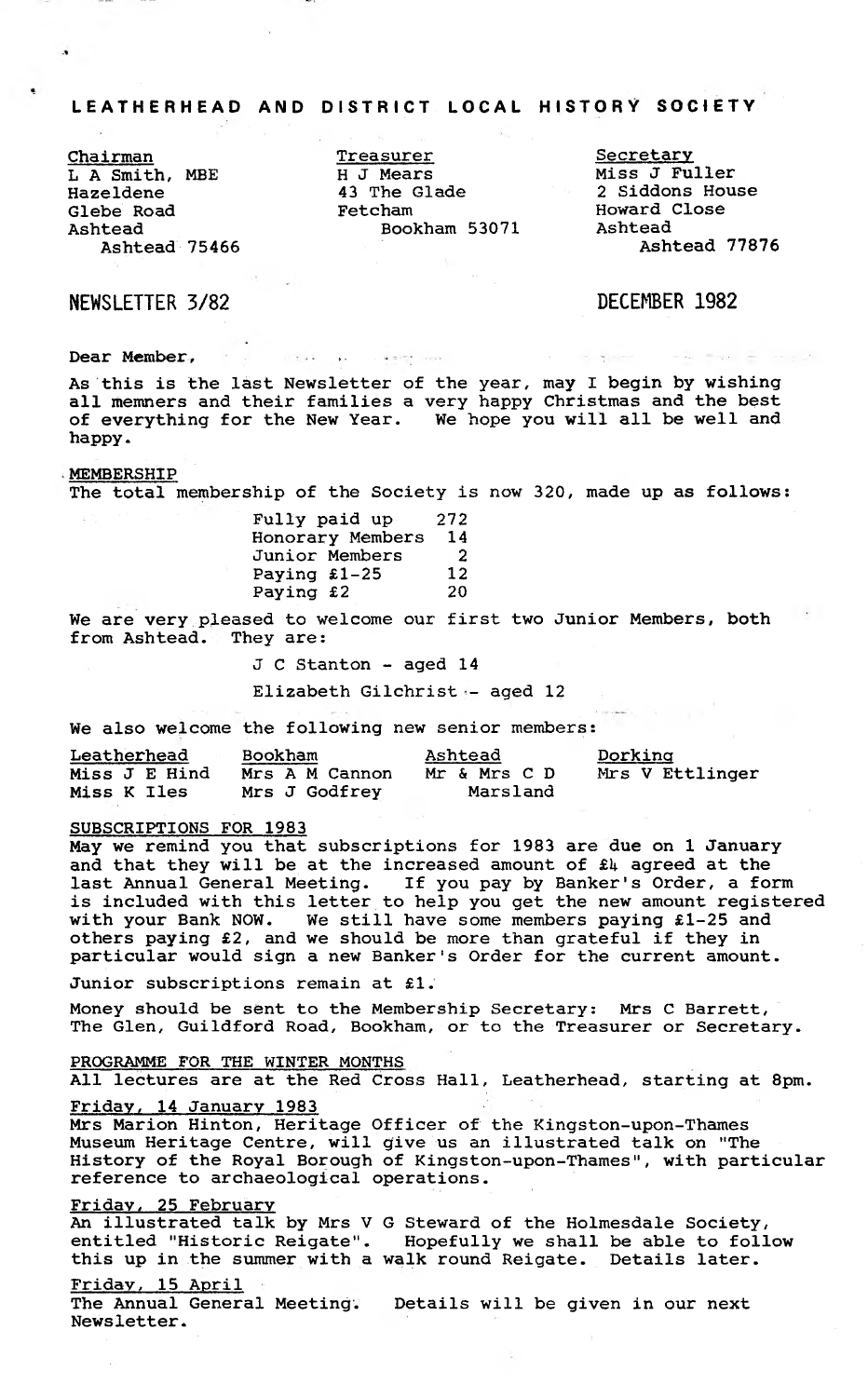**Fridav, 22 April**

 $-2-$ 

**A lecture by-Mr Nigel Coates ~ "Godalming : A Town in Trust",** Mr Coates is Secretary of the Godalming Trust.

**Mrs Gilbert and her helpers will serve tea and biscuits at each of these talks.**

**We have several outdoor ventures in mind for the summer and complete details will appear in the next Newsletter. A booking form will be included so that you can reserve your places on them.**

# **SOME NOTES ON PAST MEETINGS**

# **The Dallawav Lecture ; 15 October**

**What a splendid speaker is Miss Joan Harding, who, with scarcely a note, gave a very large audience a most interesting and entertaining lecture on "The Restless House", illustrated with slides and a group** We are most grateful to her for a **memorable evening.**

**We also thank the City of London Freemen's School for allowing us the use of their lecture hall once more? and our thanks to the students from the school who acted as car park attendants, stewards and** coffee makers : with such a large audience they were kept very busy.

# **"Leatherhead Hospital" : 19 November**

**Nearly seventy members attended this meeting and thoroughly enjoyed a most entertaining talk on the history of Leatherhad Hospital, by Dr R Gilbert, one of our members. He journeyed from Bognor, where he now lives, to give us this talk, which he illustrated with many slides and a tape of an amusing musical "ditty" provided by the medical staff of the hospital.**

# **PUBLICATIONS FOR CHRISTMAS PRESENTS**

**We can supply a continuous run of the Proceedings from 1966 to 1981 inclusive. We also have a few left for the years 1951, 1953, 1954** These are all offered at 50p each except for the 1980 **issue, which is £1, and 1981 (£3).**

**A Christmas package from this stock may not only be a pleasant surprise for someone, but is as good as a donation to the Society's funds.**

**Other items for sale are:**

**Occasional Paper No 2 - The Manor of Lower Ashtead 50p Occasional Paper No 3 - Early Leatherhead £1-00 Ashtead - a Village Transformed £4 - £3 to members People and Places - Great & Little Bookham 3-00** Life Begins at Eighty - The Spinney School, Bookh<mark>am 50p</mark> **Leaflets for Ashtead, Bookham, Fetcham & lOp each or four** Leatherhead for 30p

**These are on sale at the Museum whilst it is still open - otherwise ring Geoff Hayward on Leatherhead 372674.**

**Surrey History - A long-standing member of our Society has for a number o?"years"purcHased ten current Surrey History booklets and donated them to us for sale. In this way he not only helps the Society, but endeavours to perpetuate the publication of this excellent journal. The current issue can be purchased at the Museum for £1 (shop price £1-25). Geoff Hayward now has a stock of back numbers of Surrey History, except for the first one. These are at various prices from 5Op to £1. Please ring him at Leatherhead 372674 to order, or call at Ypriana, 173b Cobham Road, Fetcham (week-ends only).**

## **MATHEMATICAL TILES**

**We have been fortunate in being able to borrow from Mr Maurice Exwood of the Nonsuch Antiquarian Society, his exhibition entitled "Mathematical Tiles - A Georgian Masquerade". Well illustrated with maps and photographs of examples of this construction in Ewell and Epsom it also includes many specimens of individual tiles from many parts** Just recently we have become aware of our only so **far discovered example of a building partly hung with these mock-brick**